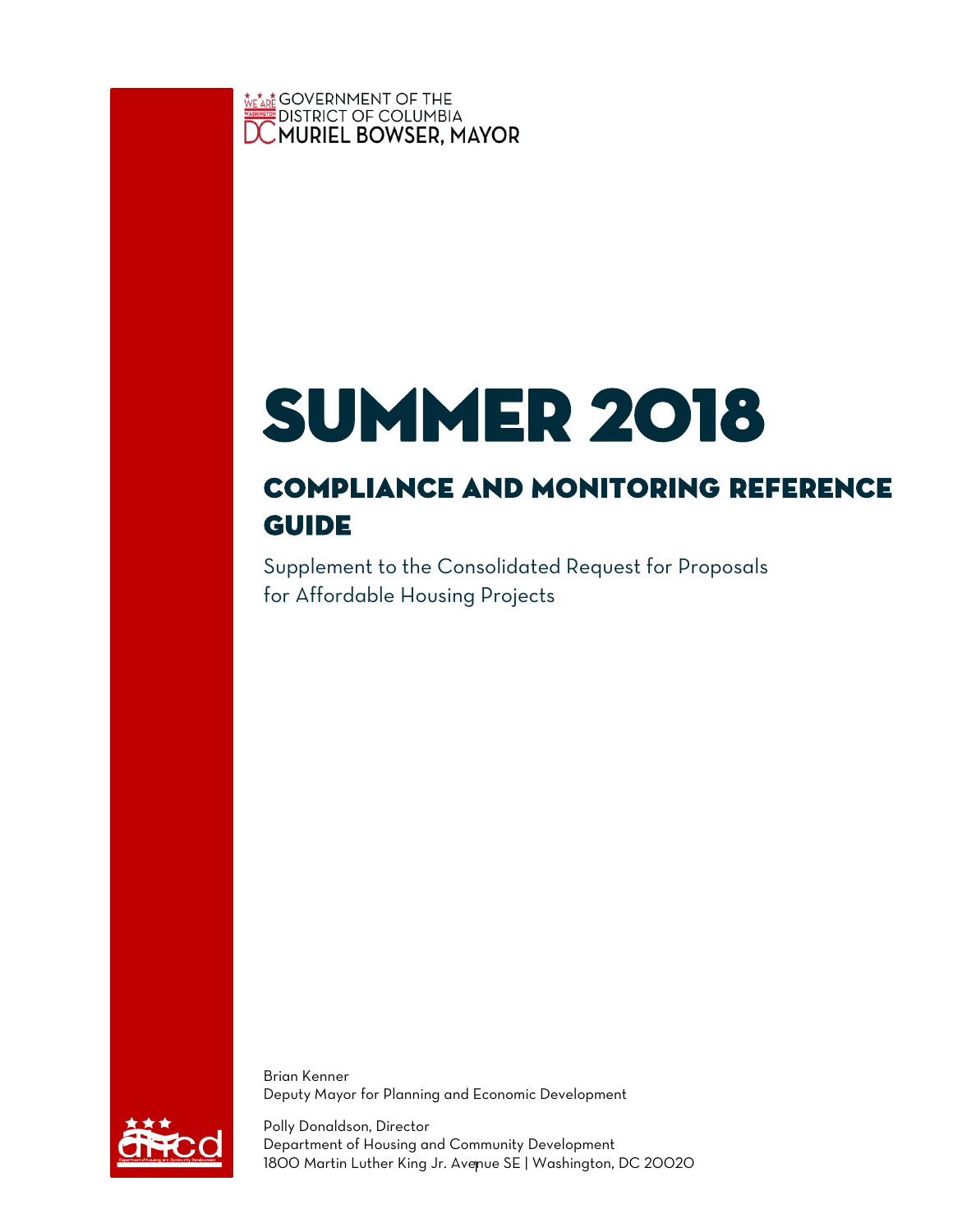#### **TABLE OF CONTENTS**

| ı.  |                                                                     |  |
|-----|---------------------------------------------------------------------|--|
| II. |                                                                     |  |
| А.  |                                                                     |  |
| В.  |                                                                     |  |
| C.  |                                                                     |  |
| D.  |                                                                     |  |
| Е.  |                                                                     |  |
| F.  |                                                                     |  |
| G.  |                                                                     |  |
| Н.  |                                                                     |  |
|     |                                                                     |  |
| А.  | Non-Procurement Debarment (Vendor Eligibility List Verification) 13 |  |
| В.  |                                                                     |  |
| C.  |                                                                     |  |
| D.  |                                                                     |  |
| E.  |                                                                     |  |
| F.  |                                                                     |  |
| G.  |                                                                     |  |
| Н.  |                                                                     |  |
| I.  |                                                                     |  |
| J.  |                                                                     |  |
| Κ.  |                                                                     |  |
| L.  |                                                                     |  |
| M.  |                                                                     |  |
| N.  |                                                                     |  |
| Ο.  |                                                                     |  |
| P.  |                                                                     |  |
| Q.  |                                                                     |  |
| R.  |                                                                     |  |
| S.  |                                                                     |  |
|     |                                                                     |  |
| Δ.  |                                                                     |  |
| В.  |                                                                     |  |
| C.  |                                                                     |  |
| D.  |                                                                     |  |
|     |                                                                     |  |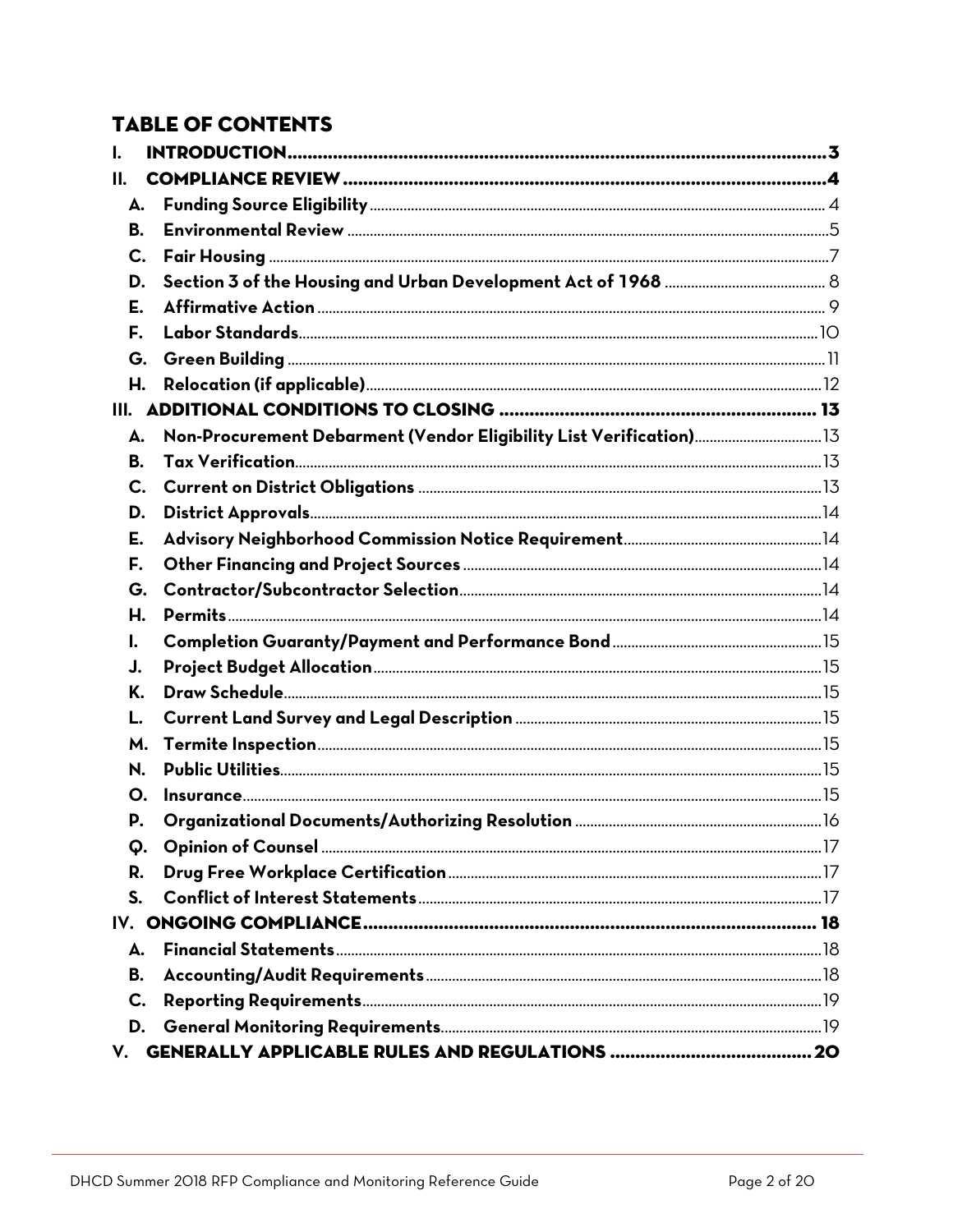### <span id="page-2-0"></span>**I.** Introduction

The purpose of this Compliance and Monitoring Reference Guide is to supplement the Consolidated Request for Proposals (RFP) issued on July 31, 2018 by the DC Department of Housing and Community Development (DHCD), the DC Housing Authority (DCHA), the DC Department of Behavioral Health (DBH), and the DC Department of Human Services (DHS).

This Guide will provide prospective applicants with a general overview of the relationship they will have with DHCD from the moment their project is selected for DHCD funding through the expiration date of the project's affordability covenant and repayment of its loan. In many if not most cases, this relationship will last more than 40 years.

This Guide will outline applicable District and Federal rules and regulations, and will describe DHCD's relevant standards and processes for projects financed with DHCD funds. This Guide also will detail what is expected of the project team during each phase of the project life cycle, from DHCD's perspective.

This Guide only describes the rules, regulations, and processes associated with DHCD funding sources. It does not include information related to funding sources made available through this RFP by DHCD's partner agencies, such as project-based operating subsidies from DCHA and supportive services funds from DHS.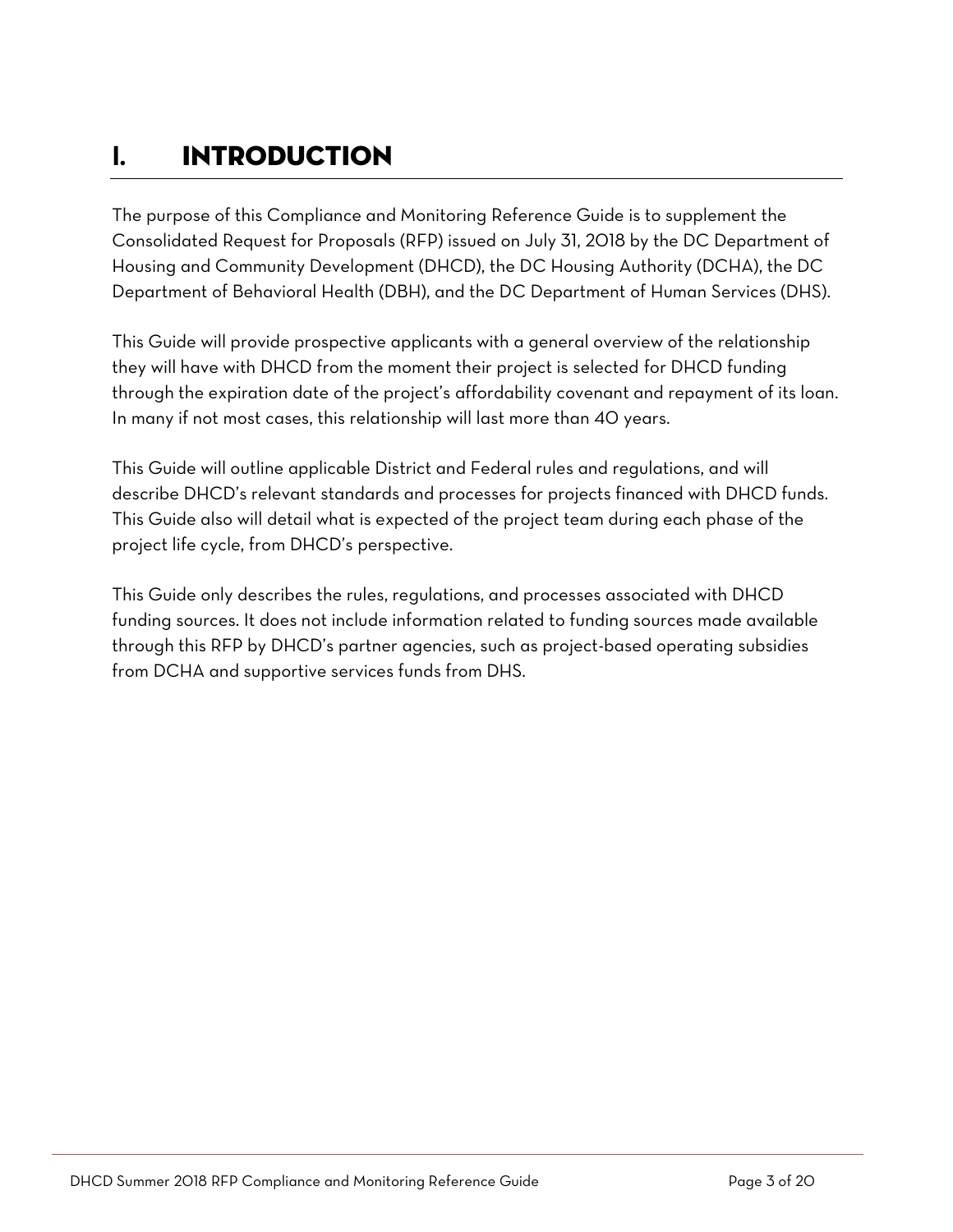## <span id="page-3-0"></span>**II.** Compliance Review

After DHCD's Development Finance Division (DFD) completes the threshold eligibility review, evaluates projects against the scoring criteria, and issues selection letters, selected projects are then reviewed by DHCD's Office of Program Monitoring (OPM) for a compliance review.

OPM's review will be based on documents submitted by the development team at the time of application, as well as additional documentation that will be requested of project teams after they pass the Threshold Review. The Review covers the following subject areas:

- **A. Funding Source Eligibility**
- **B. Environmental Review**
- **C. Fair Housing**
- **D. Section 3**

 $\overline{a}$ 

- **E. Affirmative Action**
- **F. Labor Standards**
- **G. Green Building**
- **H. Relocation (if applicable)**

Each of these subject areas is described in further detail in the sections below.

#### <span id="page-3-1"></span>**A. Funding Source Eligibility**

OPM will review selected proposals and make a determination on whether the project is eligible for the funding source that has been tentatively reserved for the project by DFD.

DFD will match selected projects to appropriate funding sources (from among those that applicants indicate they would like to be considered for) to facilitate this portion of the OPM review.

Rules specific to the DHCD funding sources are codified as follows:

- HOME Investment Partnerships Program (HOME) 24 CFR Part 92
- Community Development Block Grant (CDBG 24 CFR Part 570
- Housing Production Trust Fund (HPTF) D.C. Code §42-28
- Low-Income Housing Tax Credit (LIHTC) §42 of IRS Code of 1986
- $\bullet$  Housing Trust Fund- Interim Rule- 24 CFR Parts 91 and 93<sup>1</sup>

<sup>&</sup>lt;sup>1</sup> The Housing Trust Fund (HTF) was established under Title I of the Housing and Economic Recovery Act of 2008, Section 1131 (Public Law 110-289). Section 1131 of HERA amended the Federal Housing Enterprises Financial Safety and Soundness Act of 1992 (12 U.S.C. 4501 et seq.) (Act) to add a new section 1337, entitled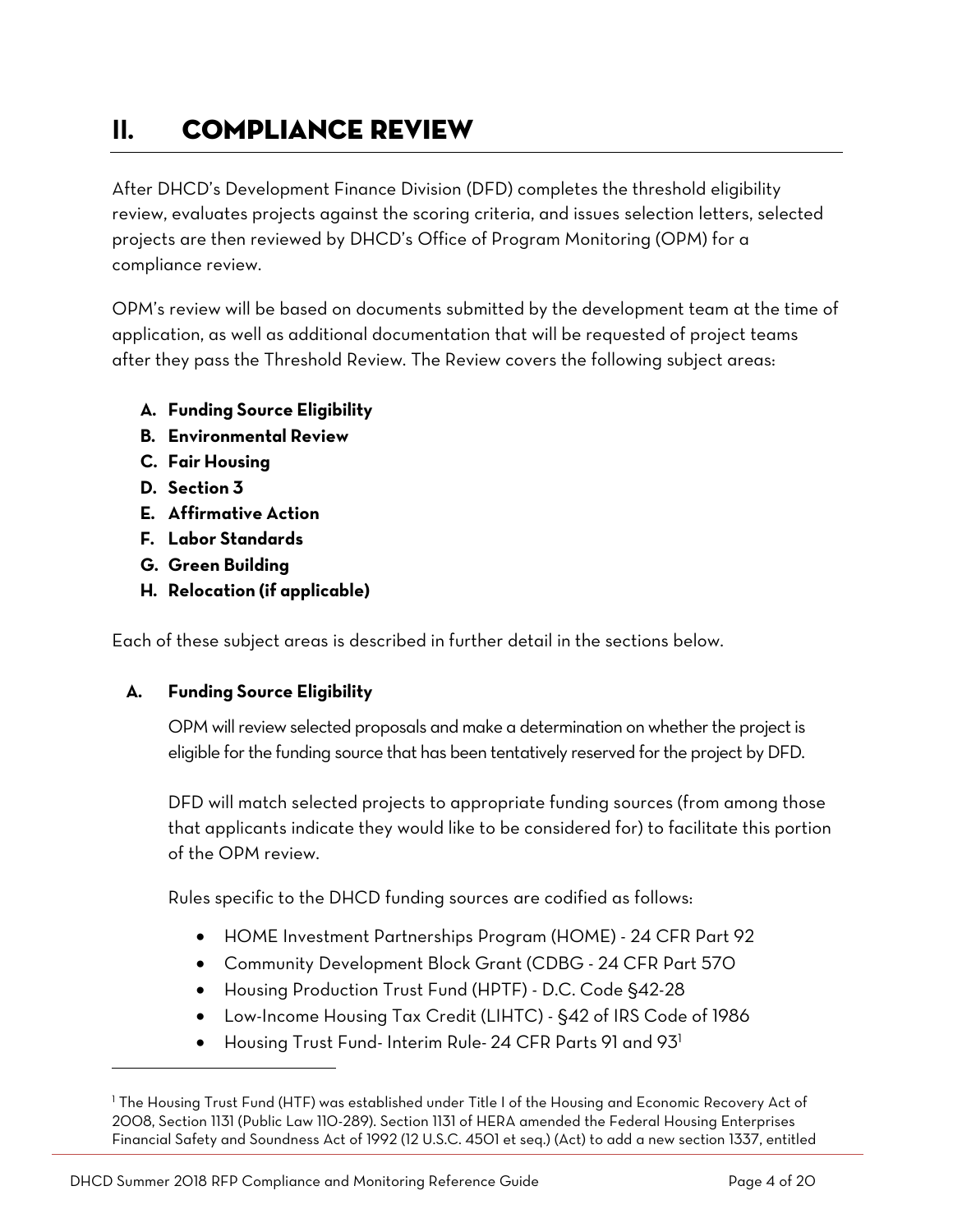#### <span id="page-4-0"></span>**B. Environmental Review**

OPM conducts an environmental review (ER) of every project selected, regardless of funding source prior to project closing. OPM analyzes documents submitted at the time of application, such as the Phase I and any related documentation, the mold and asbestos report, any applicable Lead Safe documents, the appraisal, and the project budget.

#### Choice-Limiting Action

Please note that per 24 CFR §58.22(a), neither a [recipient](https://www.law.cornell.edu/definitions/index.php?width=840&height=800&iframe=true&def_id=6bc18d2b5ded2f3b46ff58e1986b6949&term_occur=1&term_src=Title:24:Subtitle:A:Part:58:Subpart:C:58.22) nor any participant in the development process, including public or private non-profit or for-profit entities, or any of their contractors, may commit HUD funds on an activity or project until HUD has approved the [recipient's](https://www.law.cornell.edu/definitions/index.php?width=840&height=800&iframe=true&def_id=6bc18d2b5ded2f3b46ff58e1986b6949&term_occur=2&term_src=Title:24:Subtitle:A:Part:58:Subpart:C:58.22) Request for Release of Funds (RROF), if required, and the related certification is issued by DHCD. Furthermore, until the RROF and the related certification have been approved, neither a [recipient](https://www.law.cornell.edu/definitions/index.php?width=840&height=800&iframe=true&def_id=6bc18d2b5ded2f3b46ff58e1986b6949&term_occur=3&term_src=Title:24:Subtitle:A:Part:58:Subpart:C:58.22) nor any participant in the development process may commit non-HUD funds on or undertake an activity or project if it would have an adverse environmental impact or limit the choice of reasonable alternatives.

However, according to §58.22(b), if a project or activity is exempt under §58.34, the [recipient](https://www.law.cornell.edu/definitions/index.php?width=840&height=800&iframe=true&def_id=6bc18d2b5ded2f3b46ff58e1986b6949&term_occur=4&term_src=Title:24:Subtitle:A:Part:58:Subpart:C:58.22) may undertake the activity immediately after [DHCD](https://www.law.cornell.edu/definitions/index.php?width=840&height=800&iframe=true&def_id=bed963b519a9395bfe6bbbea694c6773&term_occur=2&term_src=Title:24:Subtitle:A:Part:58:Subpart:C:58.22) has documented its determination. Such exempt activities include, but are not limited to: environmental and other studies, resource identification, and the development of plans and strategies; inspections and testing of properties for hazards or defects; purchase of insurance; purchase of tools; engineering or design costs; technical assistance and training; and assistance for temporary or permanent improvements that do not alter environmental conditions and are limited to protection, repair, or restoration activities necessary only to control or arrest the effects from disasters or imminent threats to public safety including those resulting from physical deterioration.

Also, an option agreement on a proposed site or property is allowable prior to the completion of the environmental review if: (1) the option agreement is subject to a determination by the [recipient](https://www.law.cornell.edu/definitions/index.php?width=840&height=800&iframe=true&def_id=6bc18d2b5ded2f3b46ff58e1986b6949&term_occur=9&term_src=Title:24:Subtitle:A:Part:58:Subpart:C:58.22) on the desirability of the property for the project as a result of the completion of the environmental review; and (2) the cost of the option is a nominal portion of the purchase price.

l

<sup>&</sup>quot;Affordable Housing Allocation" and a new section 1338, entitled "Housing Trust Fund". This fund is referred to as the National Housing Trust Fund or NHTF.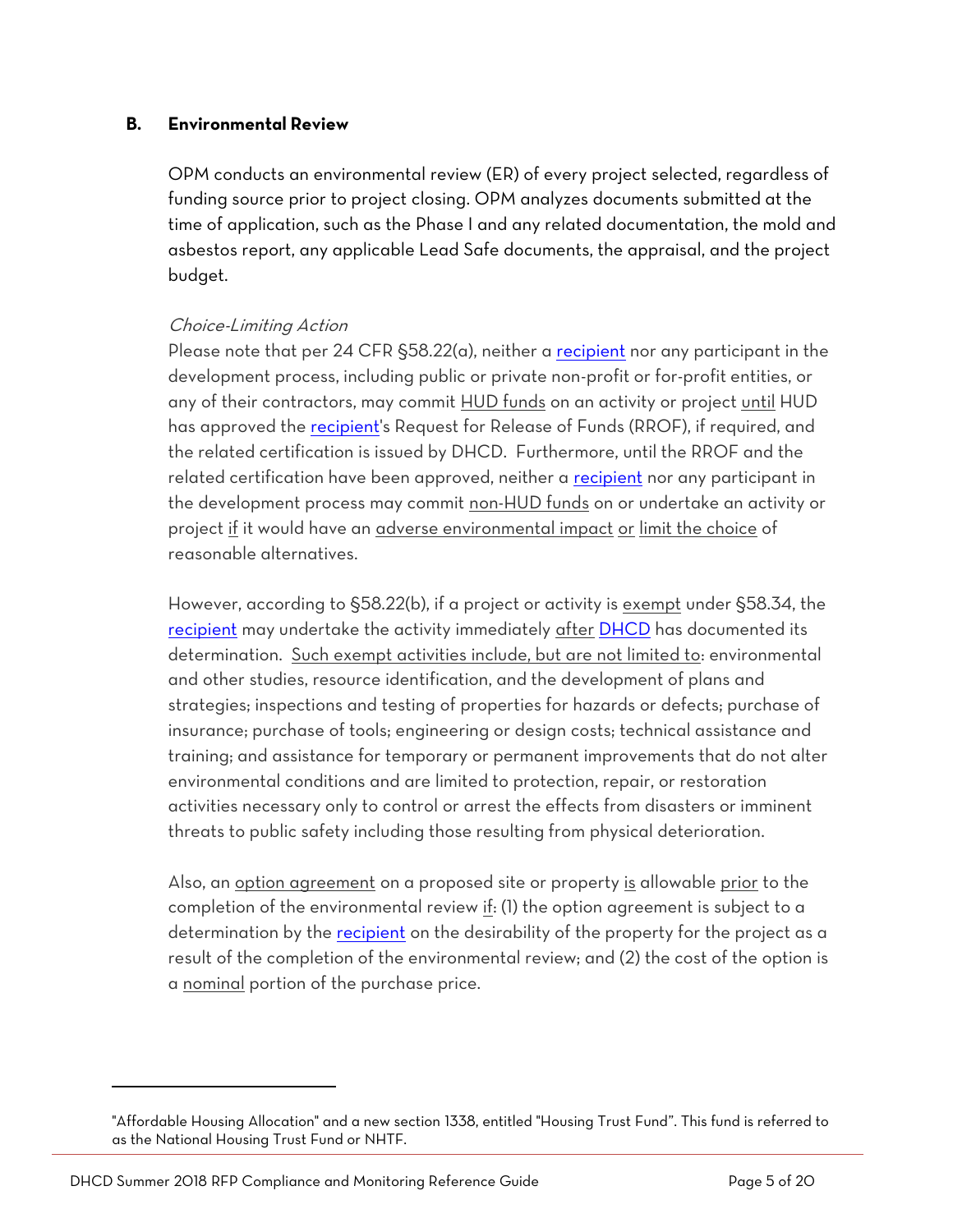#### **National Environmental Policy Act (NEPA)**

OPM will create the Environmental Review Record (ERR) by making a clearance level determination based on the disclosed project activity, initial review of the project summary and other supporting documentation submitted. This determination is required when federal funding is used for project activities based on the U.S. Department of Housing and Urban Development's (HUD) ER guidelines and instructions for compliance with the National Environmental Policy Act (NEPA) of 1969 provided for in 24 CFR Part 58. If NEPA applies, OPM will determine whether the project qualifies as a Categorical Exclusion or must complete an Environmental Assessment (EA) or an Environmental Impact Statement (EIS).

While most of this review is conducted within DHCD, the Department also obtains a concurrence from the State Historic Preservation Office (SHPO) as part of the ER. This concurrence is obtained for both locally funded and federally funded projects; federally funded projects may trigger a Section 106<sup>2</sup> review.

#### **Lead Safe Housing Rule (Lead Based Paint)**

The HUD Lead Safe Housing Rule establishes different lead hazard control requirements for rehabilitation depending on the level of federal financial assistance provided to the project and the age of the residential property. The regulation applies only to residential units built before 1978.

Risk assessments must be performed if federal financial assistance is greater than \$5,000 per unit. Abatement is required if federal financial assistance is greater than \$25,000 per unit. "Trained workers" are required for all rehabilitation work. DHCD will monitor to ensure that the Lead Safe Housing Rule is adhered to on projects receiving financial assistance.

DHCD is committed to the goal of 100 percent elimination of risk from lead hazards in housing. Any rehabilitation of existing buildings must meet HUD/EPA clearance standards and must be certified by the DC Department of Health (DOH) as lead-safe. All abatement and clean-up must be carried out in accordance with the 1992 Housing and Community Development Act included in Title X of 24 CFR 35 Subpart H – Rehabilitation and with District requirements found in Title 6 of the DC Code. All abatement contractors or subcontractors must be certified and accredited by the

 $\overline{\phantom{a}}$ 

<sup>&</sup>lt;sup>2</sup> Section 106 of the [National Historic Preservation Act of 1966 \(NHPA\).](http://www.achp.gov/nhpa.html)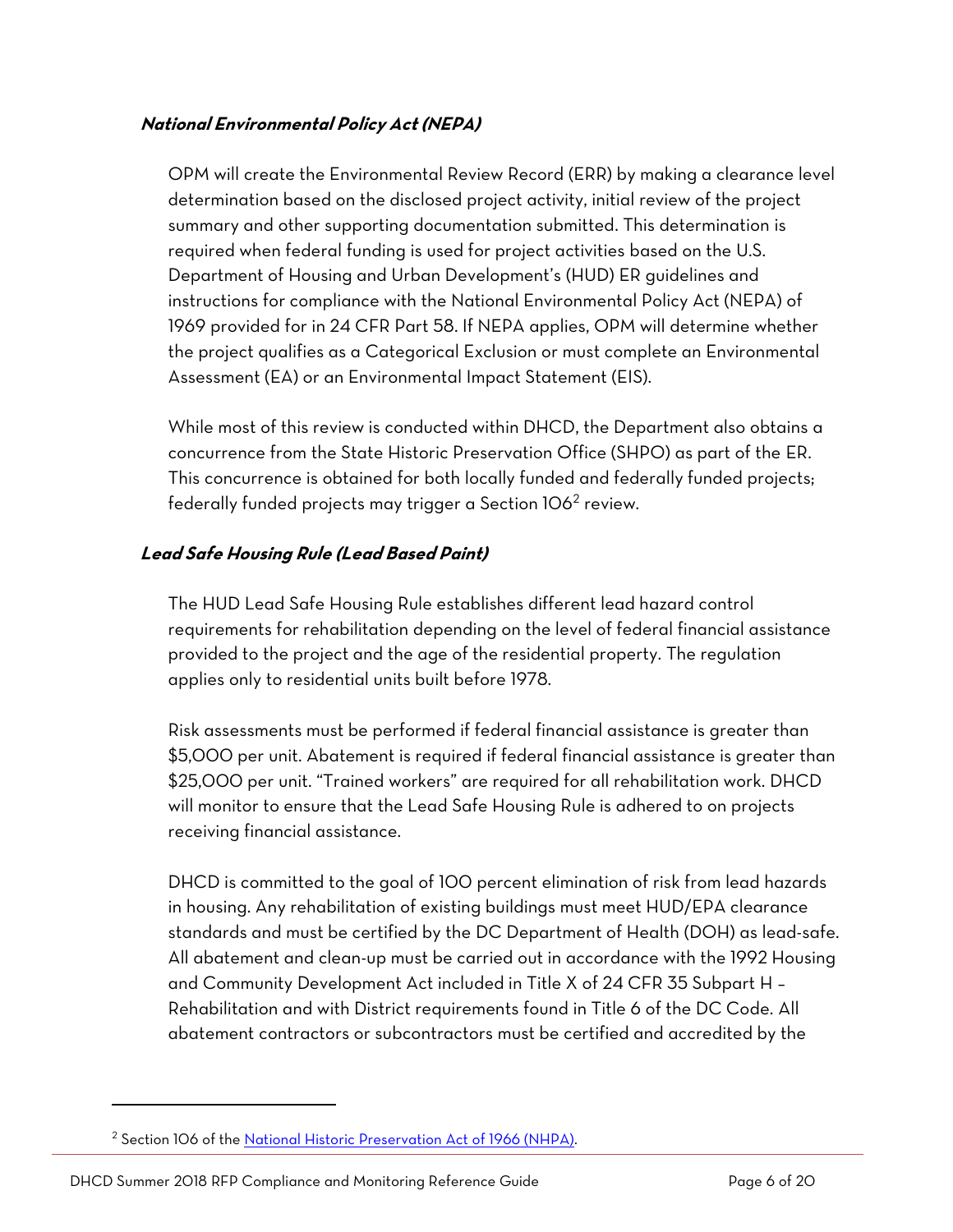District. For information on District abatement requirements, please call 202-535- 1934, the DOH Lead Paint Risk Assessment and Certification Office.

#### <span id="page-6-0"></span>**C. Fair Housing**

During the initial compliance review, DHCD requires the developer to commit to certain Fair Housing compliance standards noted below. During construction, DHCD will actively monitor projects for compliance through periodic site visits.

#### **Fair Housing and Equal Opportunity (FHEO)**

The Fair Housing Act (FHA) and additional Equal Opportunity rules and regulations apply to all housing related transactions. The regulations (as described in 24 CFR Part 107) are applicable to: developers; tenants; homeowners; condominium associations; management companies; advertisement agencies; and anyone involved in the sale, rental, or management of funded housing. Each of those parties is prohibited from discriminating against prospective tenant or owners based on any of the protected categories under the FHA.

#### **Affirmative Fair Housing Marketing Plan (AFHMP)**

The FHA also requires housing providers "to make reasonable accommodation in rules, policies, practices, or services, when such accommodations may be necessary to afford such person(s) equal opportunity to use and enjoy a dwelling."

DHCD follows the federal guidelines in ensuring that all of its funded projects and programs, regardless of funding source, follow the federal guidelines for affirmative marketing.

The AFHMP is a means to carry out the mandate of Section 808(e)(5) of the FHA and ensure positive outreach and informational efforts to those who are least likely to know about and apply for the housing in question. Each applicant participating in housing programs funded by DHCD will implement an AFHMP in soliciting buyers and tenants, and in advertising the availability of housing properties.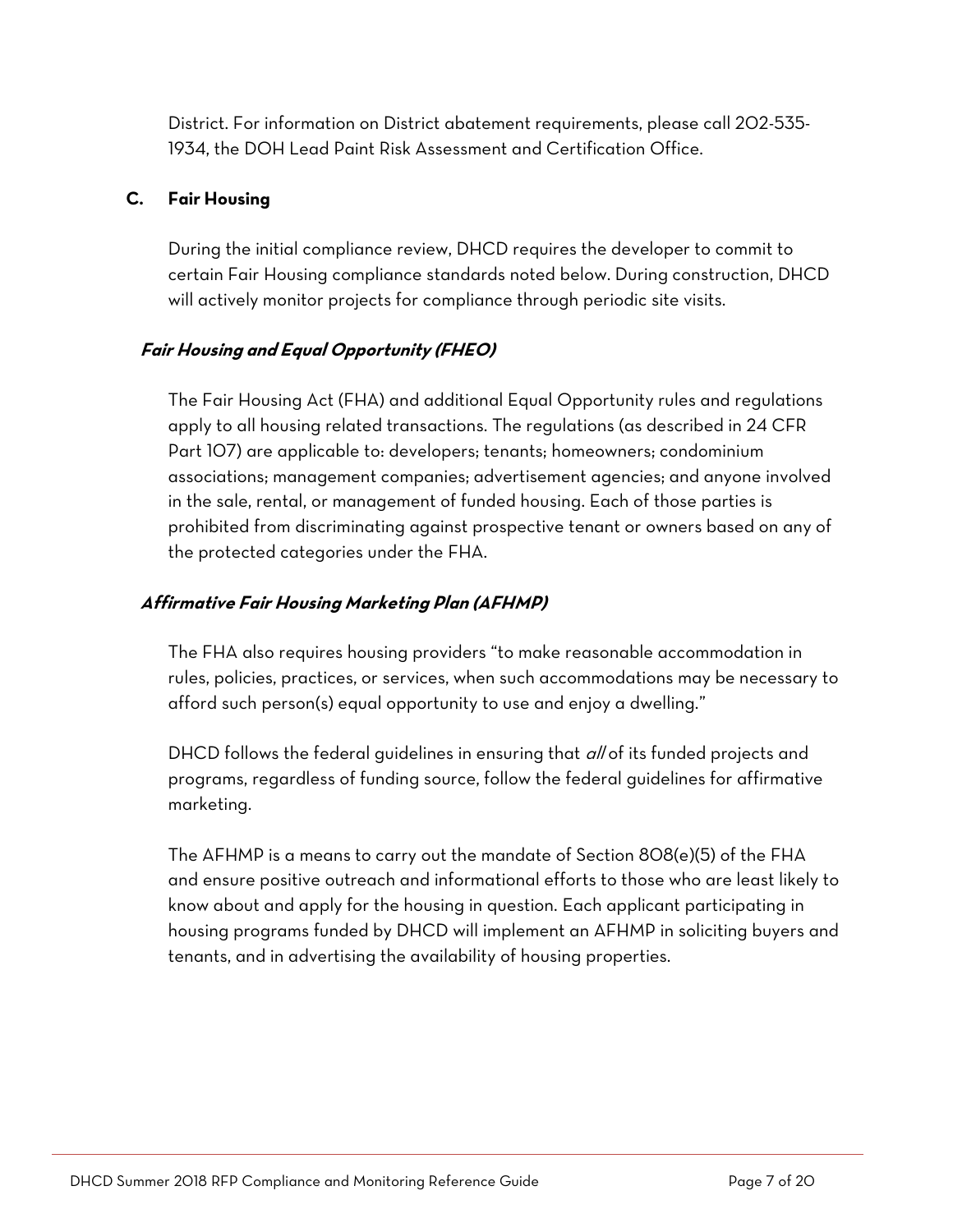#### **Project Accessibility**

The FHA Act also stipulates that, if a new construction project has four or more dwelling units, it is subject to the FHA's accessibility and adaptability requirements as amended. Under the FHA's new construction requirement, if the multifamily building has an elevator, all dwelling units must meet FHA design and construction requirements. If there is no elevator, all the ground floor dwelling units must meet FHA requirements.

Section 504 of the Rehabilitation Act of 1973 provides guidelines for new construction or rehabilitation of housing units that should be accessible to persons with disabilities. Key requirements include:

- Accessible units must be made available and dispersed throughout the building and sites in projects involving new construction or alterations.
- Substantial alterations mean a project that has 15 or more units and the cost of the alterations is 75 percent or more of the replacement cost of the completed facility.
- If the alteration is not substantial; that is, the project is less than 15 units and the cost of the alterations is less than 75 percent of the replacement cost of the completed facility, then the alterations, to the maximum extent possible, should be made readily accessible to and usable by individuals with disabilities.

Section 504 standards are applied by DHCD to all development finance projects receiving financial assistance. Section 504 applies the Uniform Federal Accessibility Standards (UFAS). DHCD ensures compliance with these rules and regulations through on-site monitoring during the construction phase.

#### <span id="page-7-0"></span>**D. Section 3 of the Housing and Urban Development Act of 1968**

Applicants will be required to sign a certification of compliance with Section 3 (24 CFR Part 135). Section 3 requires that, to the greatest extent feasible:

- opportunities for training and employment be given to lower-income residents of the area of the Section 3-covered project; and
- contracts for work in connection with the project be awarded to businesses located in or owned in substantial part by persons residing in the area of the Section 3-covered project.

Section 3 standards are applied to all projects receiving DHCD assistance greater than \$100,000. Section 3 is applied to the total budget, not just the DHCD contribution, regardless of funding source. Projects are required to create an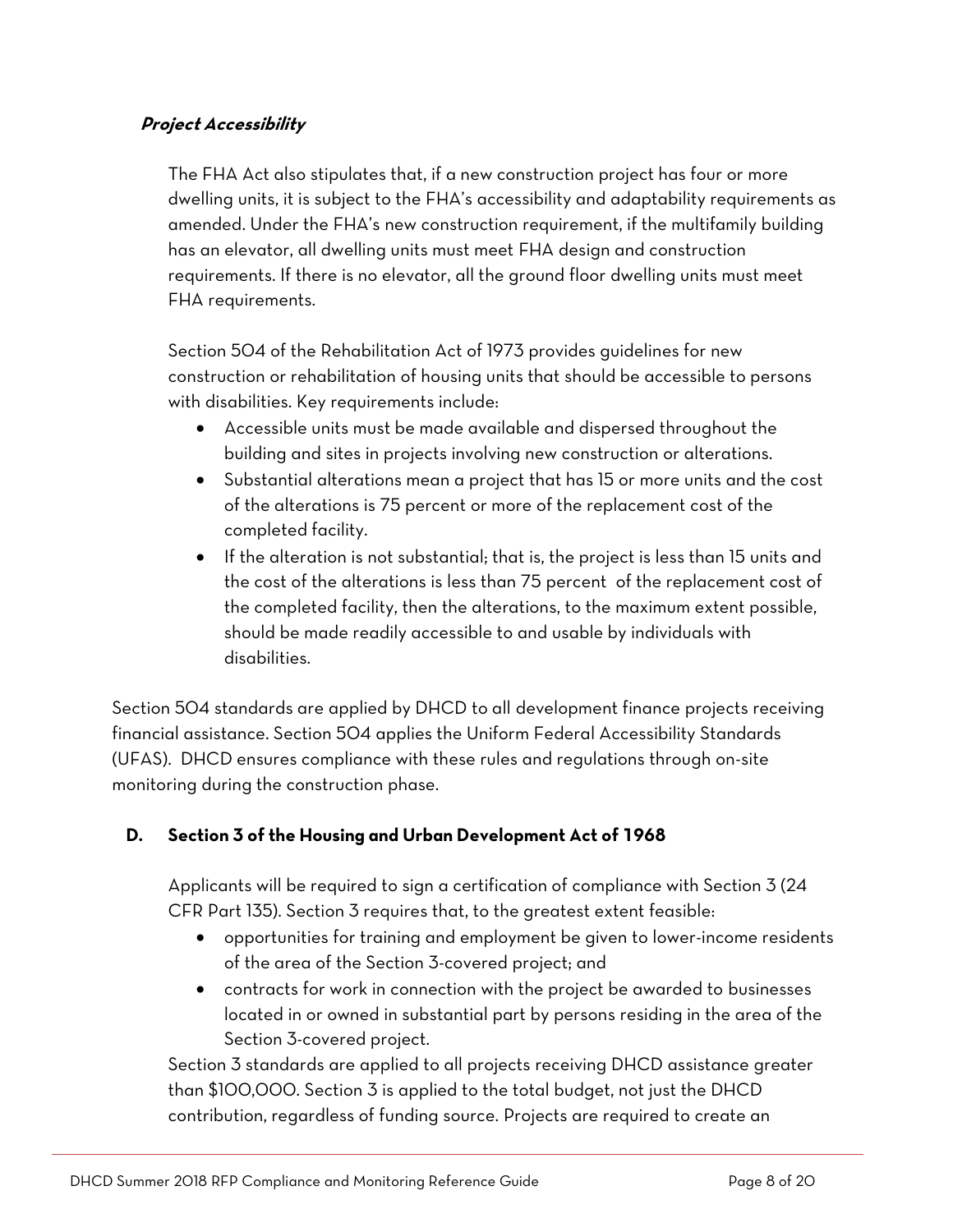opportunities plan and submit quarterly reports to demonstrate Section 3 compliance.

#### <span id="page-8-0"></span>**E. Affirmative Action**

Before receiving a Letter of Commitment from DHCD, project teams must complete an affirmative action package, which will be reviewed and approved by DHCD and/or another District agency. The four components to this affirmative action package are listed below.

#### **Affirmative Action Plan**

An Affirmative Action Plan (AAP) must be submitted by the Borrower/Grantee for review and approval by the District before approval of the Loan/Grant Documents and the disbursement of any proceeds of the Loan/Grant.

The AAP will be in a form to be determined by the District and must:

- detail the Borrower's/Grantee's efforts to comply with the District's goals for achieving equal employment in District government contracts; and
- explain specific standards for the use of minorities in all job categories, as required in Mayor's Order 85-85 and District law.

The DC Office of Human Rights (OHR) requires applicants receiving financial assistance greater than \$25,000 to complete an AAP. Approval of this plan by OHR is a condition of DHCD's program monitoring review.

#### **SBE Agreements**

The District government requires a "Beneficiary" of government- assisted contracts/projects to submit certain documents, (that is, acknowledgement forms and SBE Subcontracting Plans) before the issuance of funding or award of contracts.

Following receipt of funding or after contract award, Beneficiaries are required to submit quarterly reports.

The Department of Small and Local Business Development (DSLBD) is charged with monitoring both public and private projects and contracts per DC Official Code §2- 218.46: Performance and subcontracting requirements for construction and nonconstruction contracts; subcontracting plans.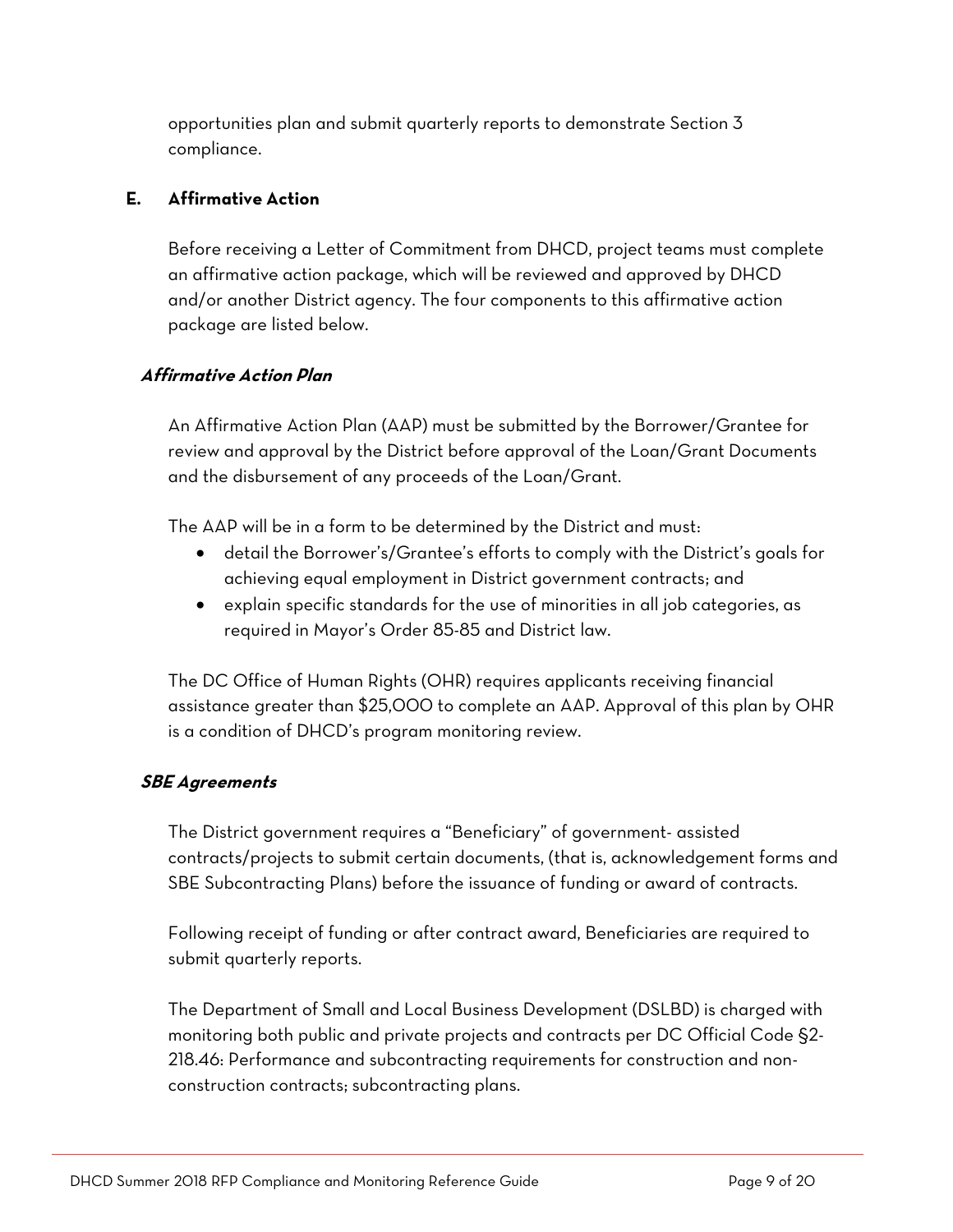#### **First Source Employment Agreements**

DHCD will require applicants receiving financial assistance (totaling at least \$300,000) to enter into a First Source Employment Agreement with the DC Department of Employment Services (DOES). This agreement, in accordance with Mayor's Order 83-265, states that the applicant will use DOES as its first source for recruitment, referral and placement of new hires or employees whose jobs were created by the project receiving financial assistance.

#### **Registration with the DC Apprenticeship Council**

Any company that is awarded a single contract or multiple contracts within a 12 month period that totals \$500,000 or more is required to register with the DC Apprenticeship Council and report the registration number to DHCD.

#### <span id="page-9-0"></span>**F. Labor Standards**

#### **Davis-Bacon Act and Davis-Bacon Related Acts**

The Davis-Bacon Act (DBA) and the Davis-Bacon Related Acts (DBRA) require the payment of prevailing wage rates (as determined by the U.S. Department of Labor (DOL)) to all laborers and mechanics on Federal government and District government construction projects exceeding \$2,000. Construction includes alteration and/or repair, including painting and decorating, or public buildings or public works.

The DBRA refers to a labor provision contained in one of HUD's "Related Acts" such as the U.S. Housing Act of 1974, the National Affordable Housing Act of 1990, and the Native American Housing Assistance and Self-Determination Act of 1996. The DBRA statutory provision for:

- CDBG can be found in Section 110 of the Housing and Community Development Act of 1974.
- HOME can be found in Section 286 of Title II of the Cranston-Gonzalez National Affordable Housing Act. District of Columbia Department of Behavioral Health funds.

DBA wage regulations specify minimum wage rates that must be paid to laborer and mechanic workers on a construction project: These regulations do apply to HPTFfunded construction and rehabilitation projects of eight or more units, even if there are no federal funding sources in the project.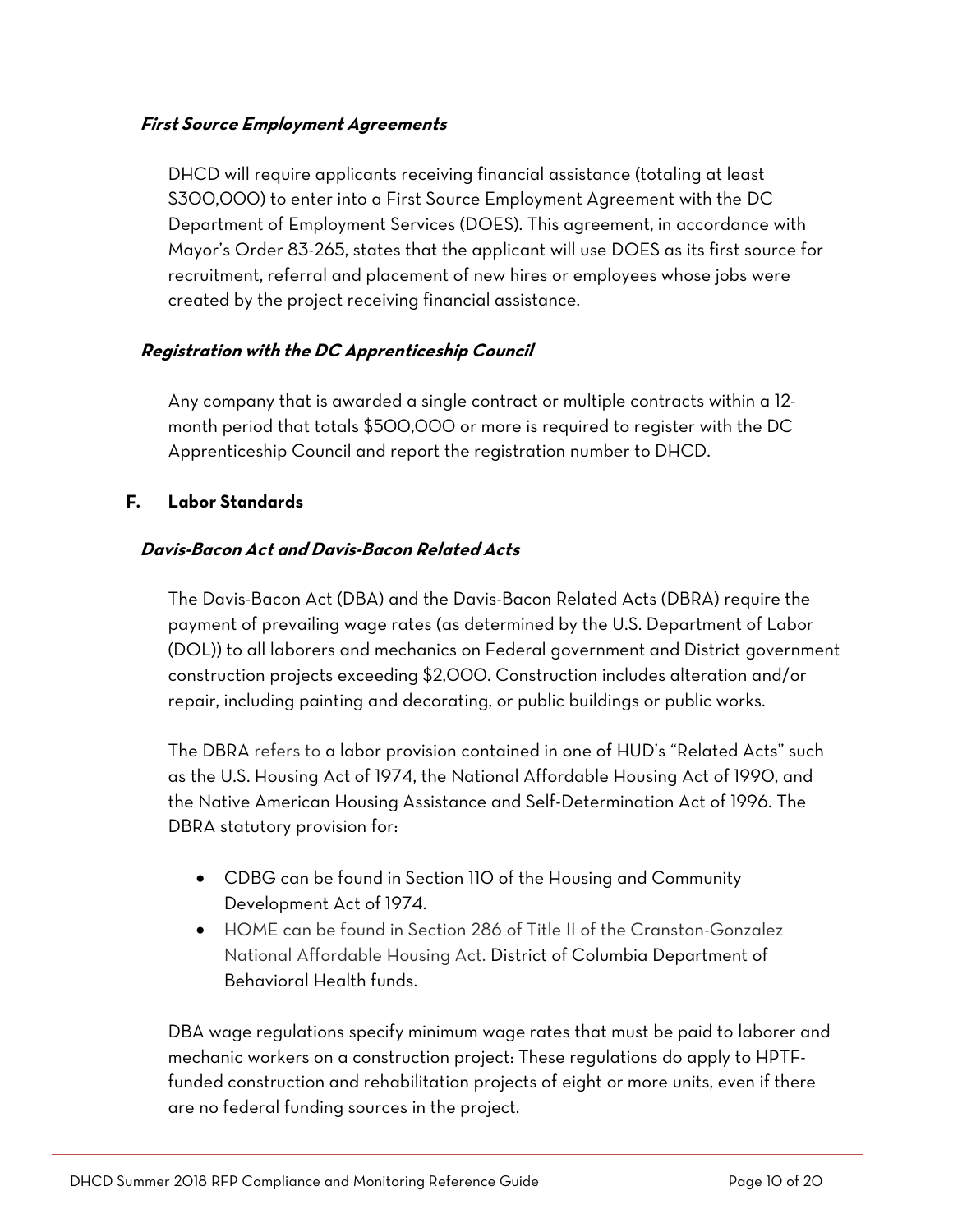The regulations *do not apply* if the funds are used only for non-construction expenses such as: land acquisition; architectural and engineering fees; or fees for other services, such as legal, accounting or construction management. The actual DBA requirements will be determined upon the selection of the project. If the requirement applies, DHCD will request a Wage Determination form the Department of Labor's (DOL) Wage and Hour Division before closing. Applicants must certify that they will comply with any applicable DBA requirements.

DHCD's OPM actively enforces the Wage Determination by reviewing Certified Payrolls submitted by the developer and by conducting site visits.

#### <span id="page-10-0"></span>**G. Green Building**

In accordance with The Green Building Act of 2006, as amended (D.C. Law 16-234, D.C. Official Code §§6-1451.01 et seq.) and the requirements of this RFP, residential projects of 10,000 square feet or more that receive DHCD funding must be certified by Enterprise Community Partners using the 2015 Enterprise Green Communities Criteria (GCC).

Residential projects also may pursue a "substantially similar standard." Currently certification with the U.S. Green Building Council using LEED for Homes and LEED for Homes Multifamily Midrise rating systems at the Silver level or above are preapproved "substantially similar standards." Applicants must consult with the DC Department of Consumer and Regulatory Affairs (DCRA) Green Building Division before submission to determine the correct LEED rating system. If a project team would like to use another standard, it also must be pre-approved by the Green Building Division before submission.

At the time of submission, project teams must submit:

- confirmation of GCC registration on the online certification portal;
- a completed 2015 GCC Intended Methods Checklist with the appropriate minimum score; and
- documentation of the Goal Setting and Integrated Design Charrette.

If selected for financing, at several points during the project underwriting phase, DHCD will monitor progress toward compliance with the Green Building Act. As a condition precedent to loan closing, project teams must submit proof of 2015 Enterprise Green Communities Step 1 Pre-Build certification. Once construction is complete, projects must demonstrate that they have achieved certification.

Projects pursuing LEED for Homes or LEED for Homes Multifamily Midrise at the Silver level or above must be certified by the US Green Building Council. At the time of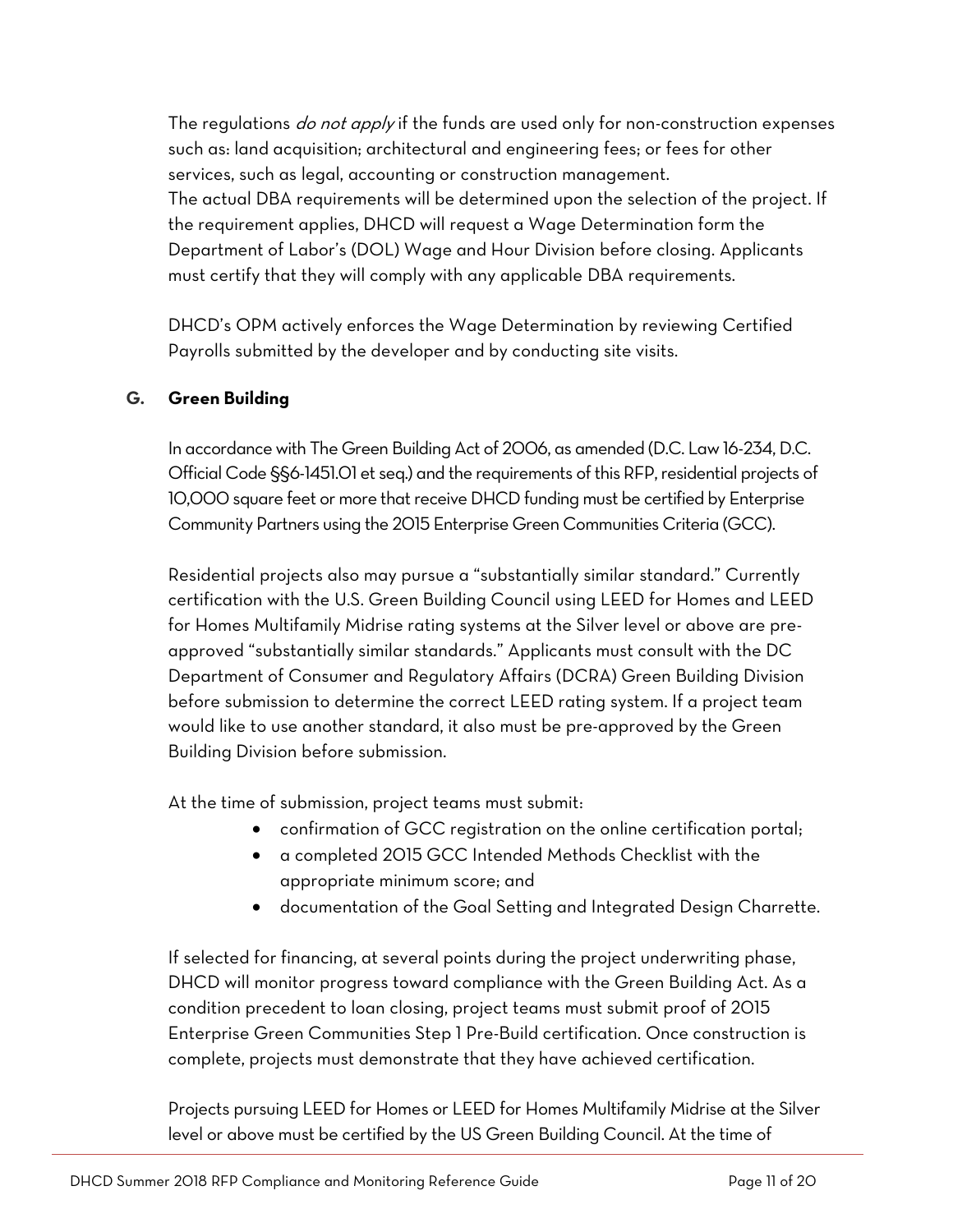submission, upon consultation with the team's design professionals, the appropriate completed LEED checklist must be submitted, demonstrating compliance with all prerequisites and sufficient points to achieve LEED Silver or above. Please note that submission of evidence of an integrated design charrette is not mandatory for LEED projects, but is strongly recommended by DHCD. If selected for financing, as a condition precedent to loan closing, project teams must be registered with LEED Online and add the District government account to the LEED Online project team. Once construction is complete, projects must demonstrate that they have achieved the appropriate certification.

#### <span id="page-11-0"></span>**H. Relocation (if applicable)**

For existing occupied buildings, the applicant must notify its tenants of its intent to submit an application to DHCD for rehabilitation funds and the possibility of temporary Relocation. Applicant must submit a draft of the Relocation Plan for any projects that may result in the temporary or permanent displacement of current occupants (that is, households or businesses). DHCD requires the applicant to comply with the requirements of:

- the Uniform Relocation Assistance and Real Property Acquisition Act of 1970 (42 U.S.C. 4601 also known as URA) ;
- Section 104(d) of the Housing and Community Development Act of 1974 [42 U.S.C. §5304(d)] if CDBG funds are used; or
- Resident notice and compensation under local relocation regulations found at Title 10, District Code of Municipal Regulations (DCMR) Chapter 22 if HPTF funds are used.

Applicants should make themselves familiar with the requirements of URA §104(d) or 10 DCMR 22, as applicable, including notices from both the purchaser and seller to residents that may apply to their project. Information on federal relocation requirements may be found at:

[http://www.hud.gov/offices/cpd/library/relocation/index.cfm.](http://www.hud.gov/offices/cpd/library/relocation/index.cfm)

Applicant must submit to DHCD the following documentation:

- Provide a General Information Notice (GIN) to tenants as soon as Applicant(s) submits the funding application to DHCD
- Complete the "Record Keeping and Monitoring Checklist"
- Submit a detailed Relocation Plan
- Provide a complete Budget for the Relocation

DHCD will actively monitor that the approved relocation plan is adhered to when a project involves temporary or permanent relocation.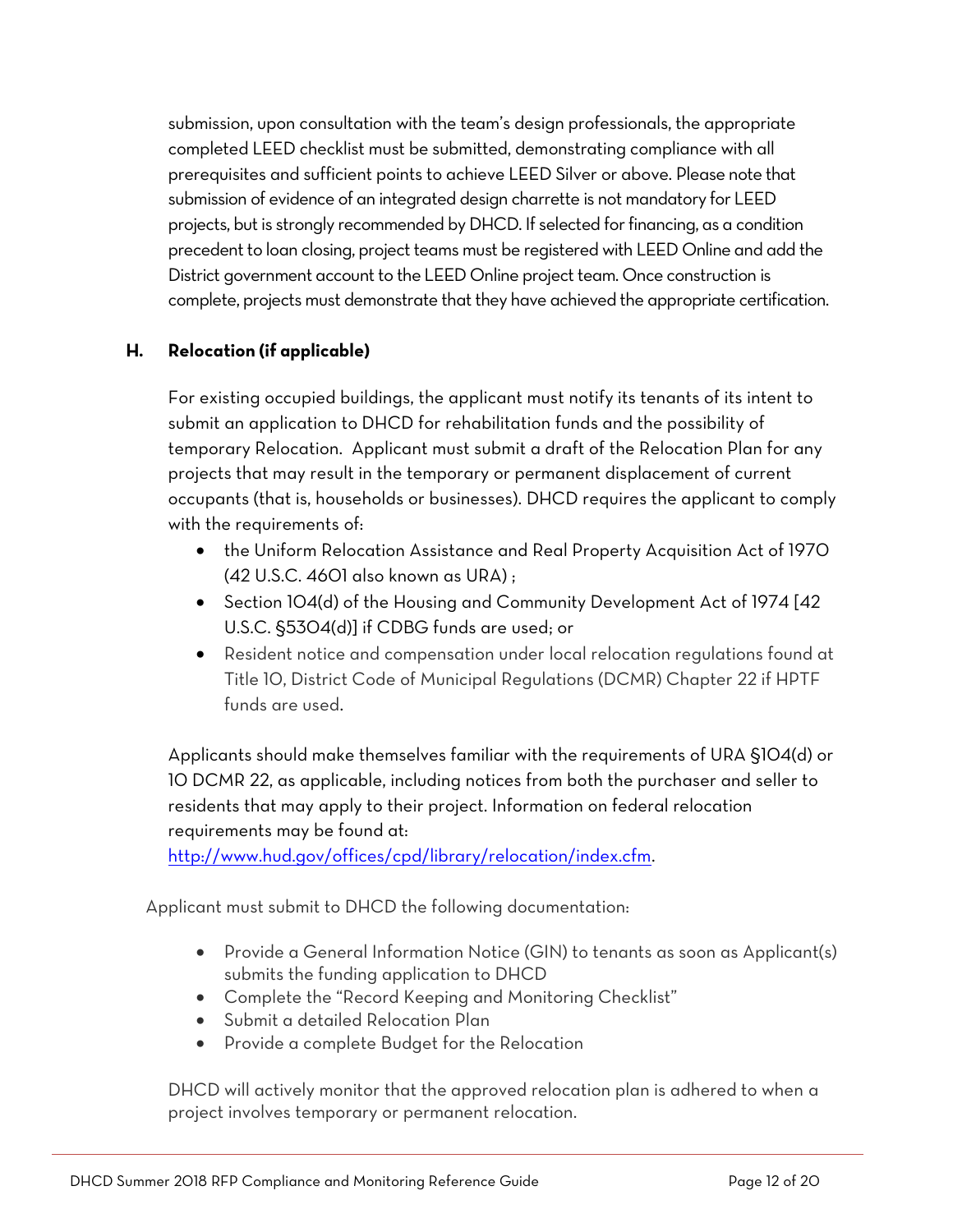## <span id="page-12-0"></span>**III.** Additional Conditions to Closing

Letters of Commitment (LOC) issued by DHCD contain a series of conditions that must be met before closing. Some of these requirements may be updates of documents already submitted, such as an updated appraisal, Phase I, or Certificate of Good Standing. Any outstanding items from the OPM compliance review also will be listed as conditions in the LOC.

In addition to all the requirements listed in the previous sections of this document and in the Threshold Eligibility Requirements and Scoring Criteria section of the Request for Proposals, DCHD will require the following:

#### <span id="page-12-1"></span>**A. Non-Procurement Debarment (Vendor Eligibility List Verification)**

The District government uses a list of "debarred" organizations that are ineligible to do business with the city. Organizations identified on this list cannot receive funding from DHCD. The Borrower/Grantee must submit at the time of application an affidavit certifying that neither Borrower/Grantee, nor its affiliates, nor any of its contractors or subcontractors at any tier are debarred or suspended or otherwise excluded from or ineligible for participation in Federal assistance programs under Executive Order 12549 or District assistance programs.

DHCD must verify that an organization is not on this list before approval of any project. DHCD will reference this list at the time of application and again before closing to ensure that no members of the project team are debarred.

#### <span id="page-12-2"></span>**B. Tax Verification**

The Tax Verification validates that a developer is in compliance with the District's license and tax requirements. Verifications are required from two city organizations: DOES and the DC Office of Tax and Revenue (OTR). The results of this verification will determine whether the requesting organization is eligible to receive funding from DHCD. The Borrower also must demonstrate that it is current on all federal tax payments.

#### <span id="page-12-3"></span>**C. Current on District Obligations**

Borrower/Grantee and any other entity that comprises its management or ownership structure must be current on all obligations outstanding to any District agency or entity, whether or not related to the proposed Loan/Grant. Borrower/Grantee must provide to Lender/Grantor satisfactory evidence indicating that it is in good standing on its obligations to the District.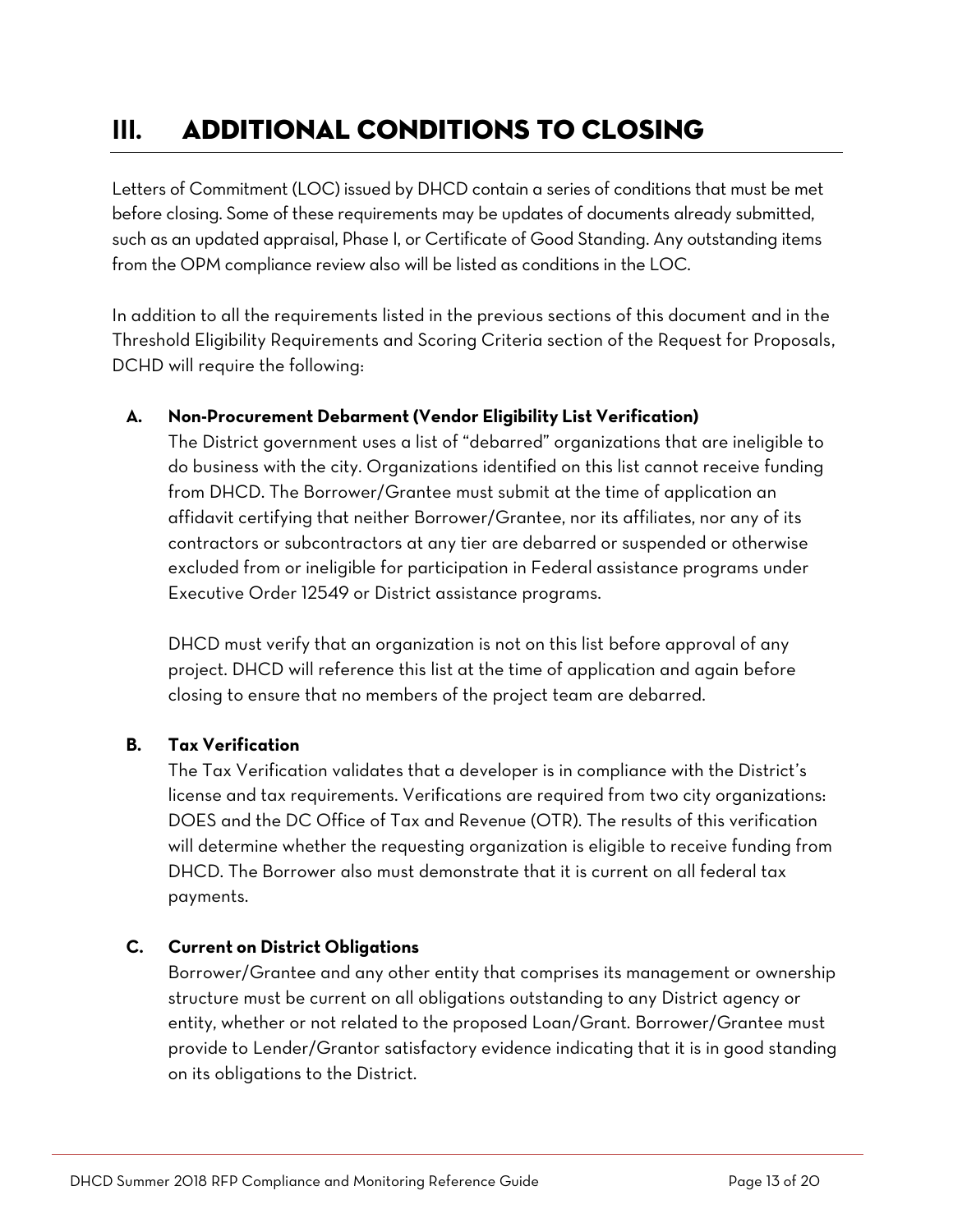#### <span id="page-13-0"></span>**D. District Approvals**

Loans in the amount of at least \$1 million are contingent upon the approval of the DC Council and all financial commitments are contingent upon the approval of the District's Chief Financial Officer.

#### <span id="page-13-1"></span>**E. Advisory Neighborhood Commission Notice Requirement**

Financing commitments are conditioned upon compliance with Advisory Neighborhood Commissions' (ANCs') notice requirements.

DHCD is required to provide notice to affected ANCs before the award of any grant funds to a citizen organization or group if the award is of significance to neighborhood planning and development in the affected commission area. (This is in accordance with the Home Rule Act and the Advisory Neighborhood Commissions Act of 1975, DC Law 1-58, March 26, 1976, codified at D.C. Official Code §1-309.10.)

ANCs are entitled to a 30-day comment period to submit written or oral comments and recommendations to DHCD in response to any proposed funding award. If comments are received, DHCD is required to respond to all legally relevant recommendations before making a final decision on any funding award.

#### <span id="page-13-2"></span>**F. Other Financing and Project Sources**

Borrower must submit letters of commitment and loan documents from all other funding sources necessary to fully perform all development and construction obligations required to complete the project.

#### <span id="page-13-3"></span>**G. Contractor/Subcontractor Selection**

The Borrower/Grantee must demonstrate to DHCD that a competitive bid process is used for the selection of contractors/subcontractors that will work on the project.

Borrower/Grantee must provide DHCD with a copy of the executed construction contract with its general contractor for the project, as well as a copy of the executed contracts with its architect and management agent.

#### <span id="page-13-4"></span>**H. Permits**

The Borrower/Grantee must obtain and deliver copies of any and all building, occupancy, and similar permits required by District and Federal law, to include, Section 105A of Title 12A of the DC Municipal Regulations in connection with the development and occupancy of the project/property described in the Commitment.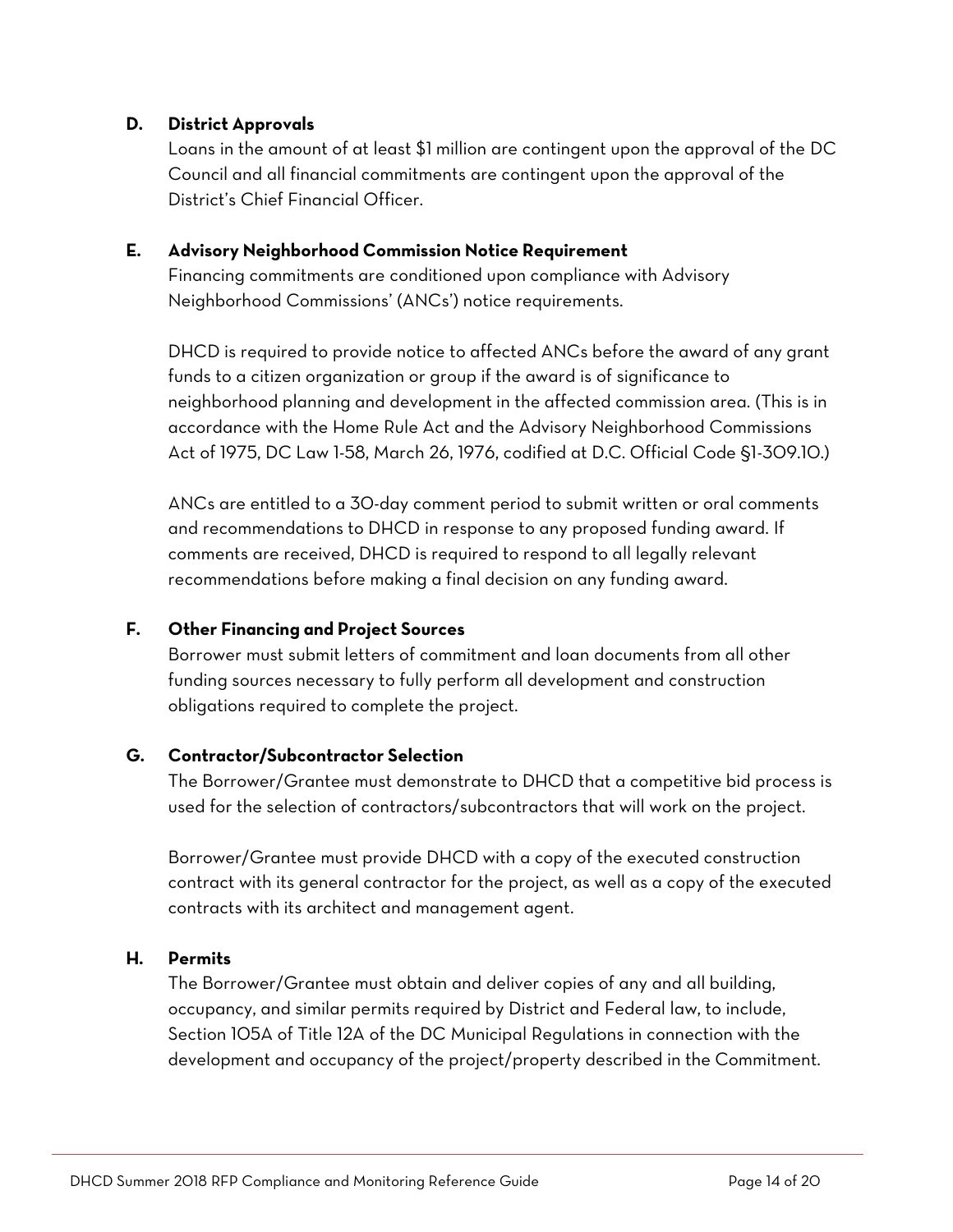#### <span id="page-14-0"></span>**I. Completion Guaranty/Payment and Performance Bond**

The Project Guarantors must provide full, unconditional joint and several guarantees for project completion.

#### <span id="page-14-1"></span>**J. Project Budget Allocation**

Borrower must submit a budget schedule that details the allocation of all funding sources for the project budget.

#### <span id="page-14-2"></span>**K. Draw Schedule**

Borrower must submit a detailed draw schedule for the Loan proceeds disbursement.

#### <span id="page-14-3"></span>**L. Current Land Survey and Legal Description**

The Borrower/Grantee must submit to Lender/Grantor a current land survey and legal description of the property from a land surveyor registered in the District. Such survey must clearly designate all improvements, encroachments, easements, rights-of-way, roads, alleys, ways, rivers, creeks, streams, paths, setbacks, and other matters revealed by inspection survey, as well as any portion of the property that may be covered by water.

#### <span id="page-14-4"></span>**M. Termite Inspection**

If applicable, the Borrower/Grantee must submit satisfactory evidence of a property termite inspection and written certification that there is no evidence of infestation of termites or wood-boring insects now or upon completion of the project.

#### <span id="page-14-5"></span>**N. Public Utilities**

The Borrower/Grantee must provide such written evidence, as Lender/Grantor may require, to the effect that sanitary sewer, water, and other public utilities are available and adequate to serve the property for purposes consistent with the uses contemplated in the Commitment.

#### <span id="page-14-6"></span>**O. Insurance**

Borrower/Grantee must obtain and maintain at no expense to the Lender, while any obligation of the Borrower/Grantee under any Loan/Grant Documents remains outstanding, liability, casualty, all-risk, workers' compensation, builder's risk, contractor's liability and architect's professional liability insurance policies in accordance with the following requirements:

1. A commitment for title insurance to be issued at Loan/Grant Closing for the benefit of the Lender/Grantor in the aggregate principal amount of the Loan and Grant, showing title to the property to be free and clear of all liens and encumbrances, except those encumbrances accepted in writing by the Lender/Grantor, and insuring the Lender's Deed of Trust on the property.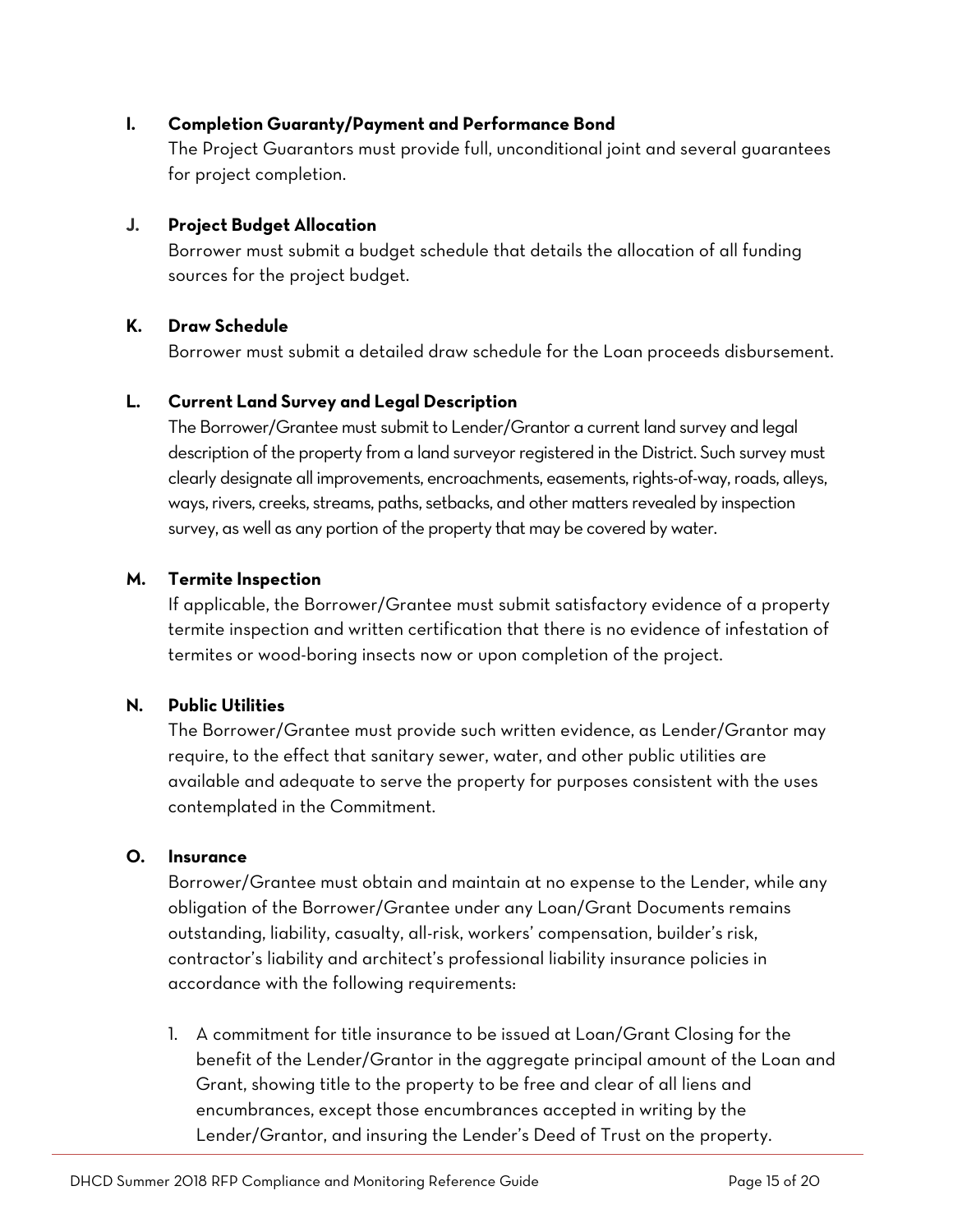- 2. Insurance binders for liability and casualty insurance prepaid for at least one year from the date of Loan/Grant Closing and listing the Lender/Grantor as an additional insured and providing to Lender at least 30 days b written notice before cancellation. Casualty insurance must be for replacement costs of the property. Liability insurance may not be less than \$1 million per incident and \$3 million in the aggregate.
- 3. Builder's risk insurance must be for the amount of the Construction Contract. After the builder's risk coverage is no longer in place, casualty insurance must be at least for the replacement costs of the property. The liability insurance must be in at least the amount of \$1 million per occurrence and an aggregate amount of \$3 million. The casualty and builders risk policies must name the Lender/Grantor under a Lender's Loss Payable endorsement.
- 4. Borrower/Grantee must obtain a performance bond guaranteeing completion of work performed by Borrower's/Grantee's general contractor.

#### <span id="page-15-0"></span>**P. Organizational Documents/Authorizing Resolution**

Borrower/Grantee must provide:

- 1. A certified copy of the Articles of Incorporation, By-laws, Certificate of Limited Partnership, Articles of Organization and Operating Agreement for the borrowing entity and any other entity that comprises its management or ownership structure, as required by the Lender/Grantor;
- 2. Evidence satisfactory to Lender/Grantor that the corporation, partnership or limited liability company and any other entity that comprises its management/ownership structure is in good standing in the jurisdiction where it is incorporated and qualified to do business in every jurisdiction in which it conducts business; and
- 3. Certificate of Incumbency, together with an authorizing resolution showing that the Borrower/Grantor has the authority to enter into the Loan/Grant and that the person(s) executing the Loan/Grant on behalf of the Borrower/Grantee has the requisite authority to sign and deliver the Loan/Grant Documents to the Lender/Grantor. The Certificate of Incumbency and authorizing resolution must be duly certified by the Secretary of Borrower/Grantee or the official so designated.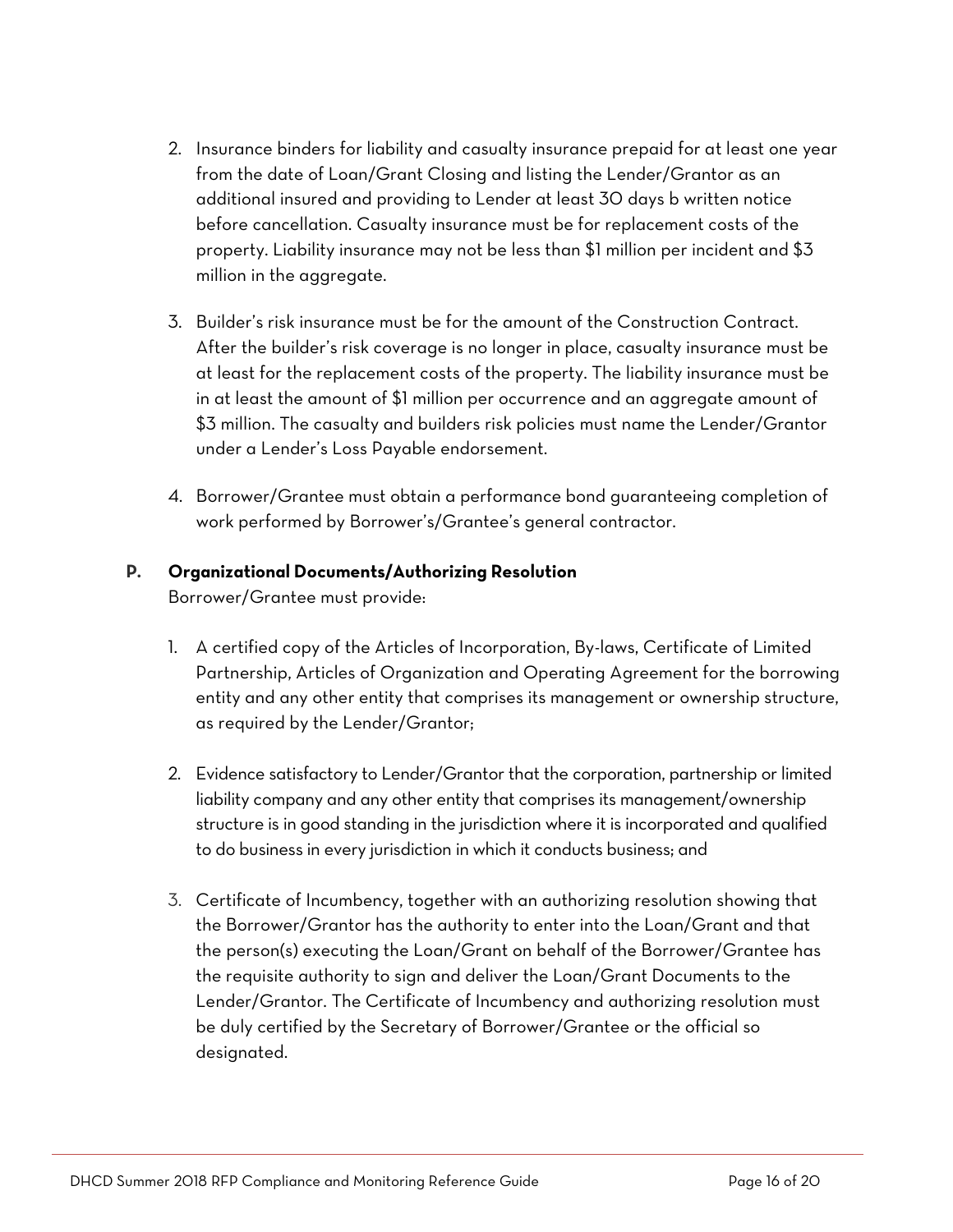#### <span id="page-16-0"></span>**Q. Opinion of Counsel**

A written opinion of the Borrower's/Grantee's counsel stating that:

- 1. the Borrower/Grantee is validly organized, existing and authorized to do business in every jurisdiction in which the nature of its business or its properties make such qualification necessary;
- 2. the Borrower/Grantee has the full authority and legal right to carry out the terms of the Commitment letter and all documentation required in this Guide to be executed by Borrower/Grantee;
- 3. the Borrower/Grantee has taken all actions to authorize the execution, delivery, and performance of the Commitment and any documents required to be executed in connection with the Loan/Grant according to their respective terms;
- 4. none of the aforesaid actions, undertakings or agreements violates any restriction, term, condition or provision of the Borrower's/Grantee's organizational or management documents or any contract or agreement to which Borrower/Grantee is a party or by which it is bound; and
- 5. the Loan/Grant is identified by name and Loan/Grant number, if available, and specifically identifies the documents upon which the Opinion is based.

#### <span id="page-16-1"></span>**R. Drug Free Workplace Certification**

Borrower/Grantee signs a certification at closing, committing to comply with The Drug Free Workplace Act of 1988, 41 U.S.C. 701 et seq.; 24 CFR part 21.

#### <span id="page-16-2"></span>**S. Conflict of Interest Statements**

Federal and District laws strictly prohibit any person who exercises or has exercised any functions or responsibilities regarding DHCD-assisted activities or who is in a position to participate in a decision-making process or gain inside information with regard to such activities from obtaining a financial interest or benefit from a DHCDassisted activity, or have a financial interest in any contract, subcontract, or agreement regarding a DHCD-assisted activity.

Further, as it relates to the procurement of supplies, equipment, construction and services, recipients of HPTF monies are held to the conflict of interest provisions of District laws. HPTF recipients must maintain written standards of conduct governing the performance of its employees engaged in the award and administration of contracts and standards of conduct that address the prohibition against any real or apparent conflict of interest. The Borrower must submit a copy of its conflict of interest policies and procedures to the Lender within 15 days of the Loan Closing.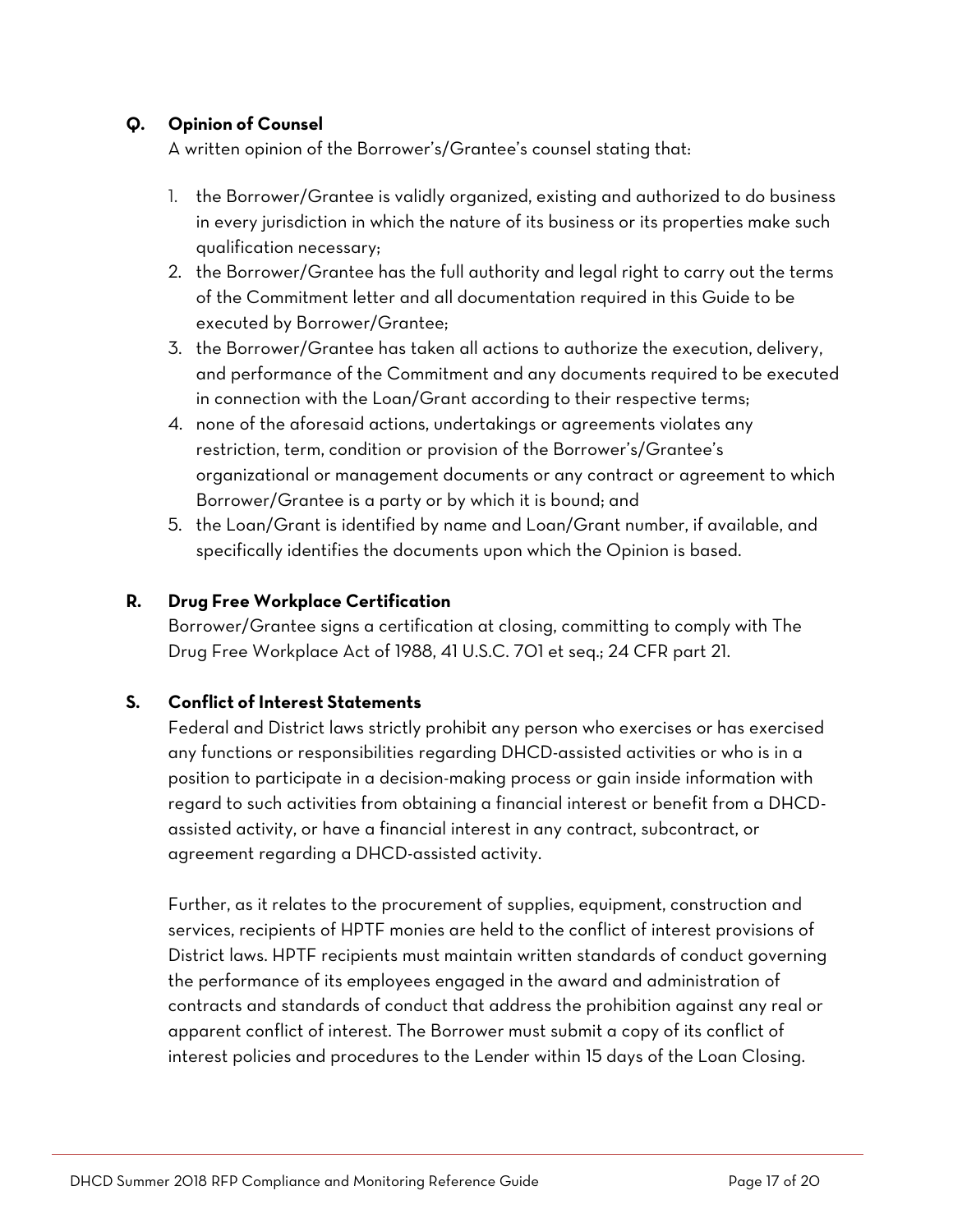## <span id="page-17-0"></span>**IV.** Ongoing Compliance

#### <span id="page-17-1"></span>**A. Financial Statements**

Throughout the duration of the Loan/Grant, Borrower/Grantee must submit to DHCD the following on an annual basis:

- 1. Final Audited Financial Statements for current year financial statements required by the Loan/Grant are subject to Generally Accepted Accounting Principles standards
- 2. Final Tax Return for current year
- 3. Evidence of Commercial Property Insurance with DHCD added as an Additional Interest, Loss Payee:

DC Department of Housing and Community Development Portfolio Asset Management Division 1800 Martin Luther King, Jr. Avenue, SE Washington, DC 20020-6900;

4. Evidence of Liability Insurance with DHCD added as a Certificate Holder:

DC Department of Housing and Community Development Portfolio Asset Management Division 1800 Martin Luther King, Jr. Avenue, SE Washington, DC 20020-6900;

- 5. Copy of Operating Reserve Account Statements (if applicable);
- 6. Evidence of payment of Real Estate Property Taxes
- 7. Current Business License
- 8. Reconciliation of Lender/Grantor-funded expenditures
- 9. Project Operating Statements
- 10. On an annual basis, by the 120th day after the close of Borrower's/Grantee's fiscal year, an Office of Management and Budget (OMB) Circular A-133 audit or other applicable audit requirements set forth in 2 CFR Chapter 1, Chapter II, Part 200 et al.

#### <span id="page-17-2"></span>**B. Accounting/Audit Requirements**

The Borrower/Grantee must establish a separate account independent of other account records of Borrower/Grantee, for the deposit of any Loan/Grant funds. The Borrower/Grantee must maintain complete and accurate records and documentation of all costs incurred under the Loan/Grant in accordance with the instructions of the Lender/Grantor and organized in a manner that identifies cost categories in the itemized budget.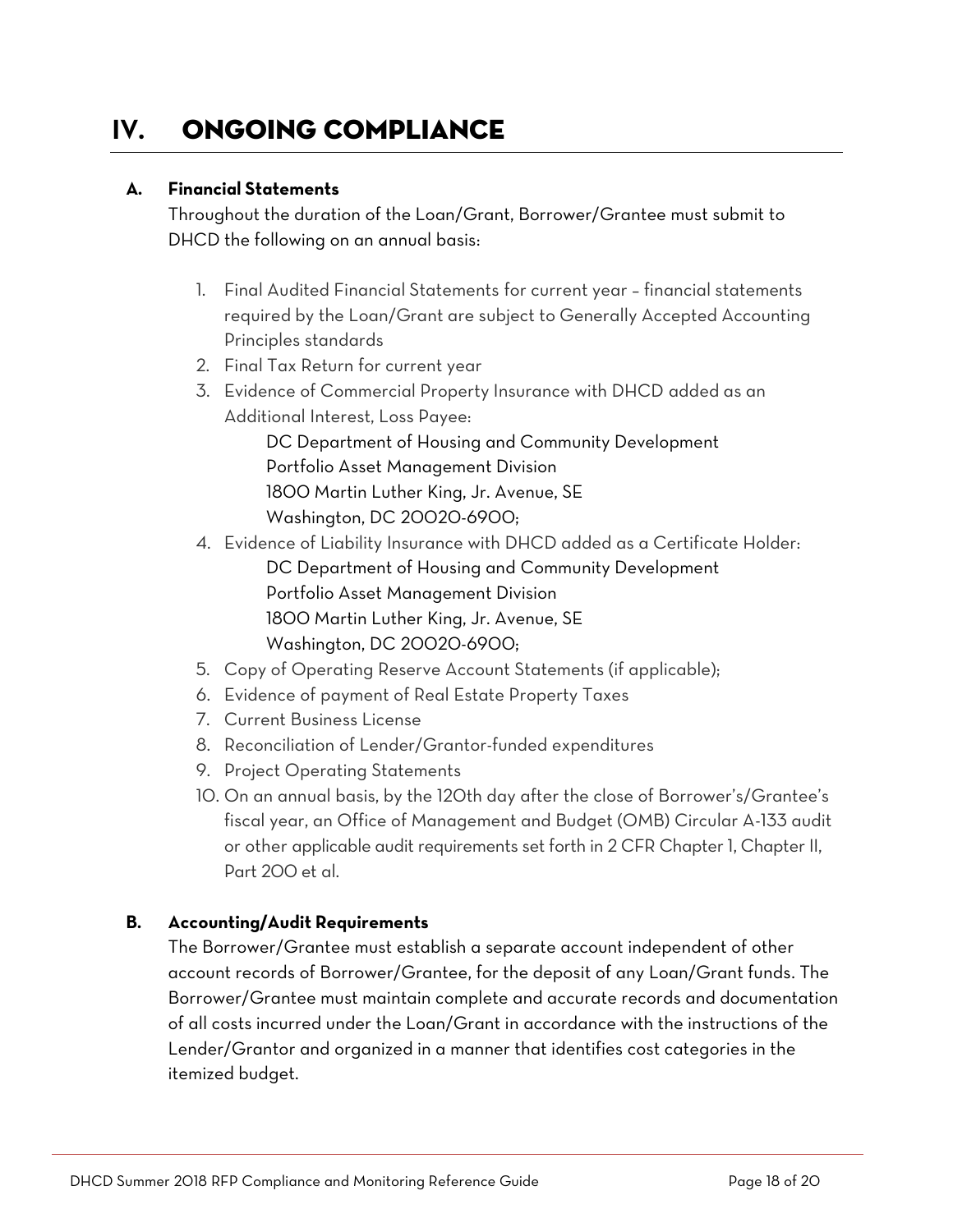#### <span id="page-18-0"></span>**C. Reporting Requirements**

The Borrower/Grantee agrees to provide Lender/Grantor with all information that may be required to meet District and/or federal reporting requirements. Such information may include, but is not limited to: information on household size, age, income, sex, and racial ethnic group on all occupants who reside in housing units funded by the Loan/Grant proceeds.

#### <span id="page-18-1"></span>**D. General Monitoring Requirements**

Throughout the duration of the Loan/Grant, the Borrower/Grantee must be prepared for and facilitate Project monitoring by DHCD in compliance with Federal and District requirements. The Borrower/Grantee:

- Agrees to facilitate project monitoring by creating, storing and maintaining all project records in accordance with the Lender's requirements.
- Agrees to permit desk monitoring, site visits and audits.
- Must permit all inspections of the project records as Lender/Grantor deems necessary to ensure the upkeep and operation of the project in compliance with District and federal laws.